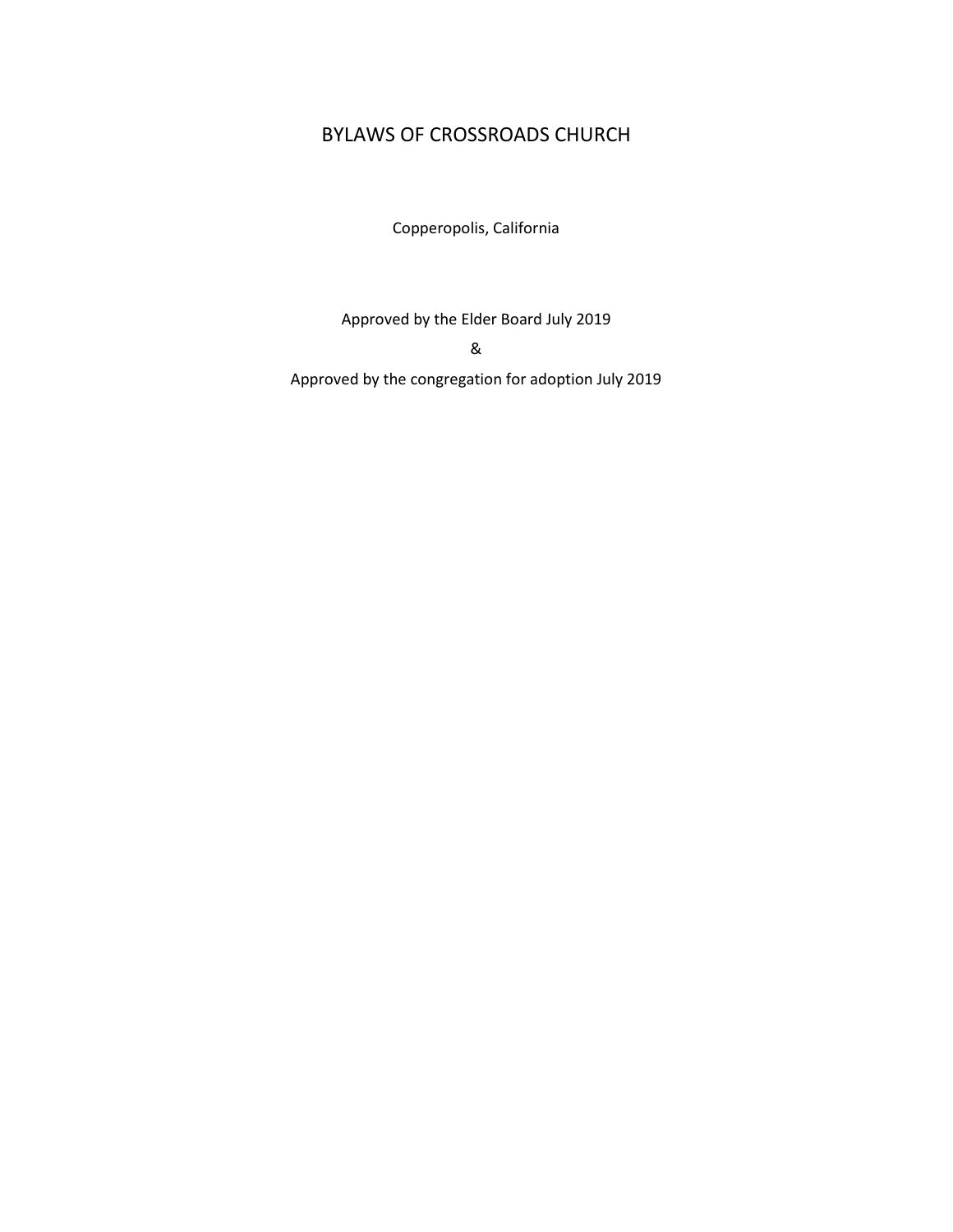#### **1 Article 1—Membership**

- 1.1 Significance
- 1.2 Application
- 1.3 Children
- 1.4 Responsibilities
- 1.5 Termination
- 1.6 Congregational Meetings

#### **2 Article 2—Leadership**

#### **2.1 Elders**

- 2.1.1 Definition
- 2.1.2 Qualifications
- 2.1.3 Appointment
- 2.1.4 Number of Elders
- 2.1.5 Term of Office
- 2.1.6 Responsibilities

#### **2.2 Deacons**

- 2.2.1 Qualifications
- 2.2.2 Appointment
- 2.2.3 Number of Deacons
- 2.2.4 Term of Office
- 2.2.5 Responsibilities

#### **3 Article 3—Practices**

- 3.1 Baptism
- 3.2 The Lord's Supper
- 3.3 Church Discipline
- 3.4 Marriage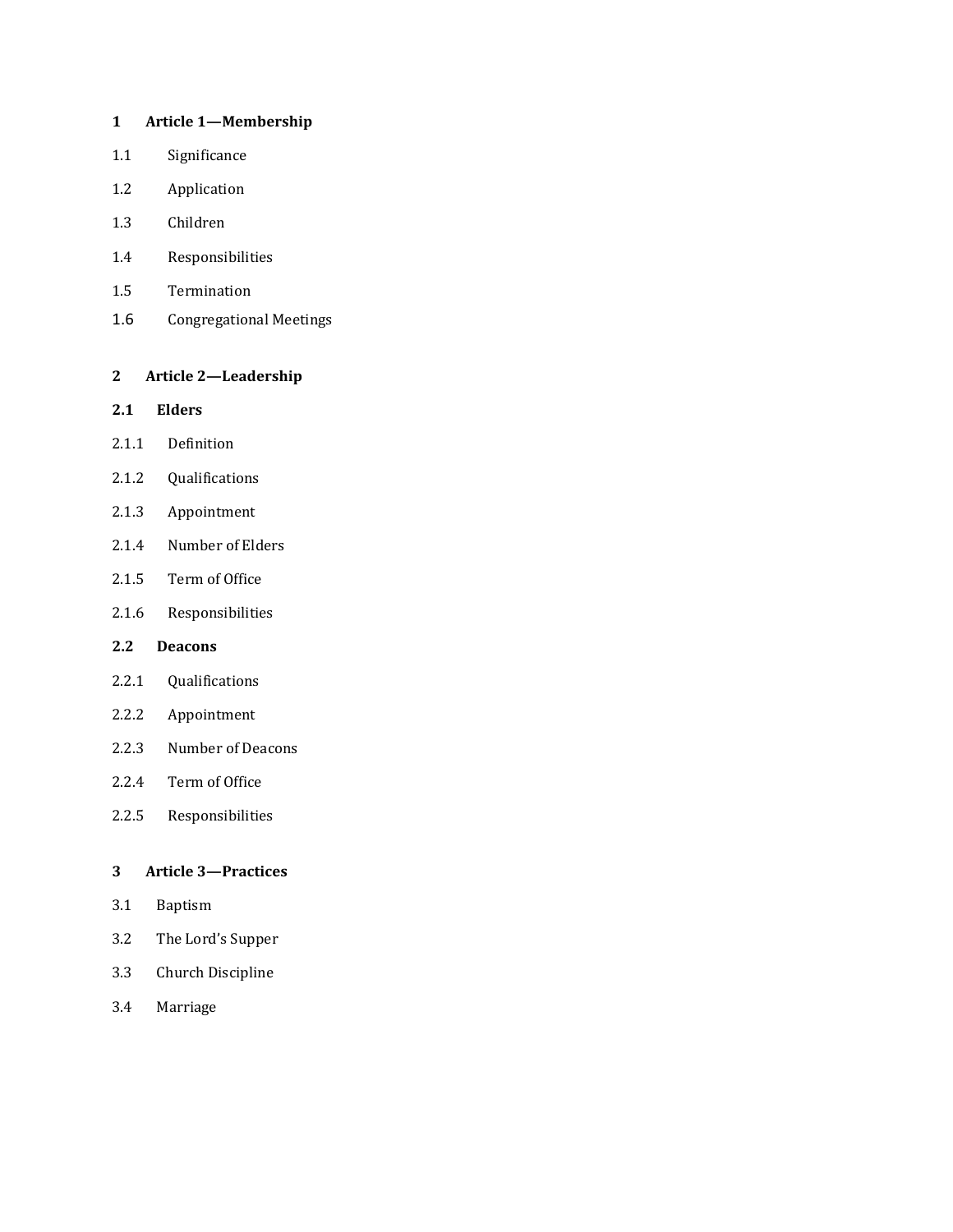# **1 Article 1—Membership**

### **1.1 Significance:**

Membership in the local (visible) church is a reflection of one's membership in the Universal (invisible) Church. Because every true believer is a member of the universal church, we expect that only true believers should be members of a local congregation. Additionally, in order for there to be unity of the Spirit, we ask that all those seeking membership at crossroads church be able to sign our basic doctrinal statement.

# **1.2 Application**

- 1.2.1 A person wishing to be a member of Crossroads Church should inform the elders of their desire. They will be given a simple application to complete. On the application they will be asked to provide their personal salvation story (how they came to believe on Jesus). They will also be asked to affirm that they are in agreement with the basic doctrinal statement and with these bylaws.
- 1.2.2 Upon reviewing the application at least one of the elders will meet briefly with the applicant to discuss any questions. After the elders vote they will present the new member to the congregation.

## **1.3 Children**

1.3.1 The young Children of members will be considered part of the church family but will not vote or hold official church office until they become church members through the same application process. They may become voting members at the age of sixteen.

### **1.4 Responsibilities**

1.4.1 The biblical responsibilities of a local church member include but are not limited to: regular observance of the two ordinances (I Cor. 11:25; Acts 10:48), faithful participation in corporate worship (Heb. 10:25), continual prayer for other believers (I Thess. 5:17), Thoughtful submission to church leadership (I Thess. 5:12; Heb. 13:17), loving action toward other believers (Rom. 12:10), humble service to the body (Jn. 13:14), joyful financial contribution (II Cor. 9:7), godly living in the community (Phil. 1:27).

### **1.5 Termination**

1.5.1 By Request: Any member who desires to withdraw from the church will advise the elders. Upon request, the elders will provide a letter of recommendation to any withdrawing member in good standing to affiliate with another local church (Rom. 16:1-2)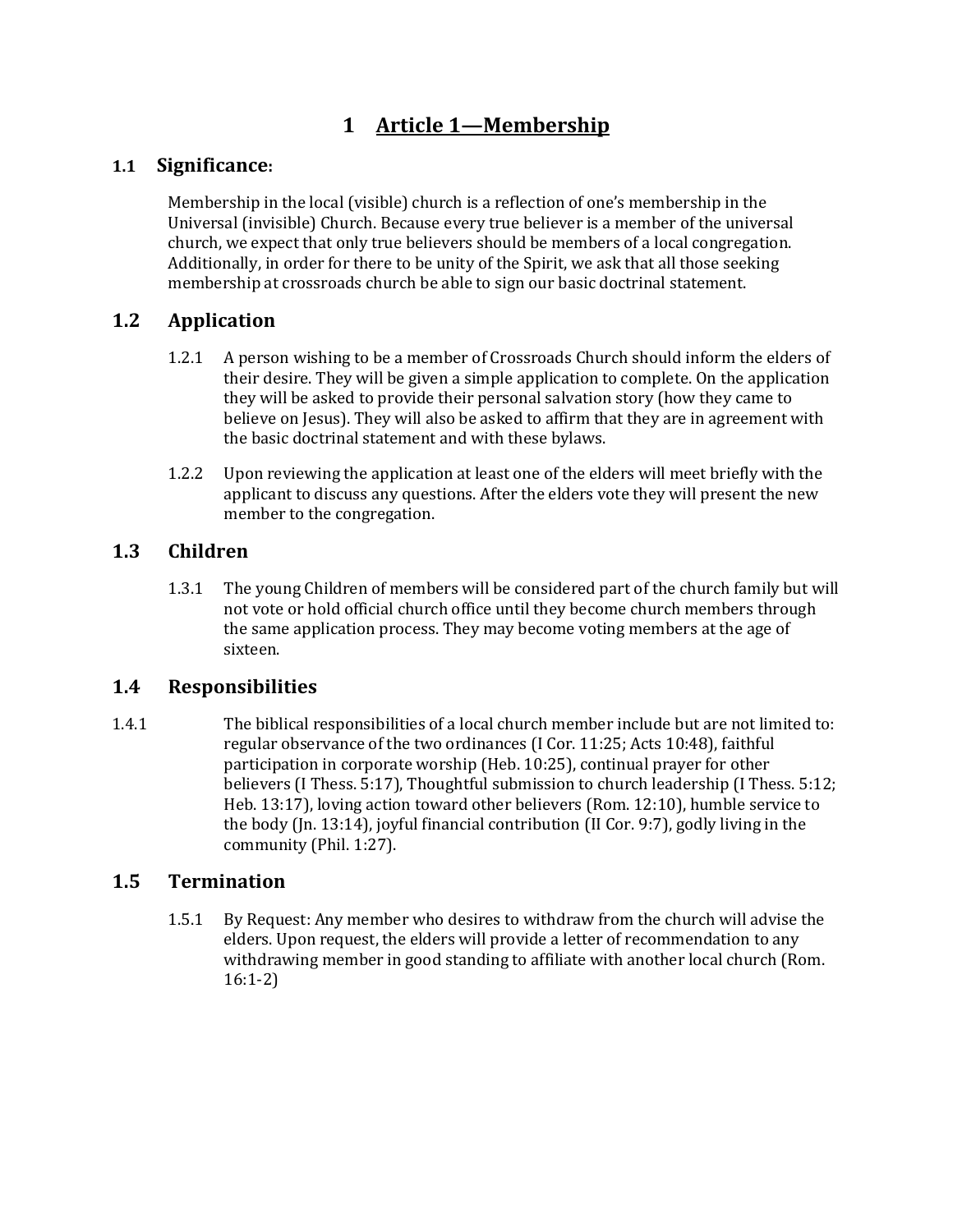- 1.5.2 By Absence: Any person not in attendance for three months will be contacted by the elders and encouraged to return to corporate worship services, or to withdraw membership and affiliate with another church. If the person cannot be contacted or is unresponsive they will cease to be a member upon a vote of the elders. The church will maintain an absentee membership only for members away at school, in missionary service, lengthy vacation, work schedule, or for extended sickness.
- 1.5.3 Discipline: A person may be removed from the membership roles in accordance with the discipline process described in Section 6.3.
- 1.5.4 Reinstatement: A former member of Crossroads church may have his membership reinstated upon a request to and an interview with the Elders.

### **1.6 Congregational Meetings:**

All members sixteen years and older will have the privilege of voting on all decisions of the congregation. A majority vote of the members present will decide all issues except where specified otherwise in the Constitution and By-laws of this church.

Because voting tends to divide, every attempt will be made to keep voting to a minimum. In general, the congregation will vote on the following:

- a) The Annual Budget
- b) Purchases of real property and other major purchases not provided for in the budget
- c) The calling or removal of elders and deacons
- d) Changes to the Constitution and By-laws

Voting will be by "aye/nay"

Elections will be by secret ballot

The presence of 25% of the active voting members of the church will be necessary to constitute a quorum. Members who are non-residents and members who have been absent for three months will not be considered in determining a quorum.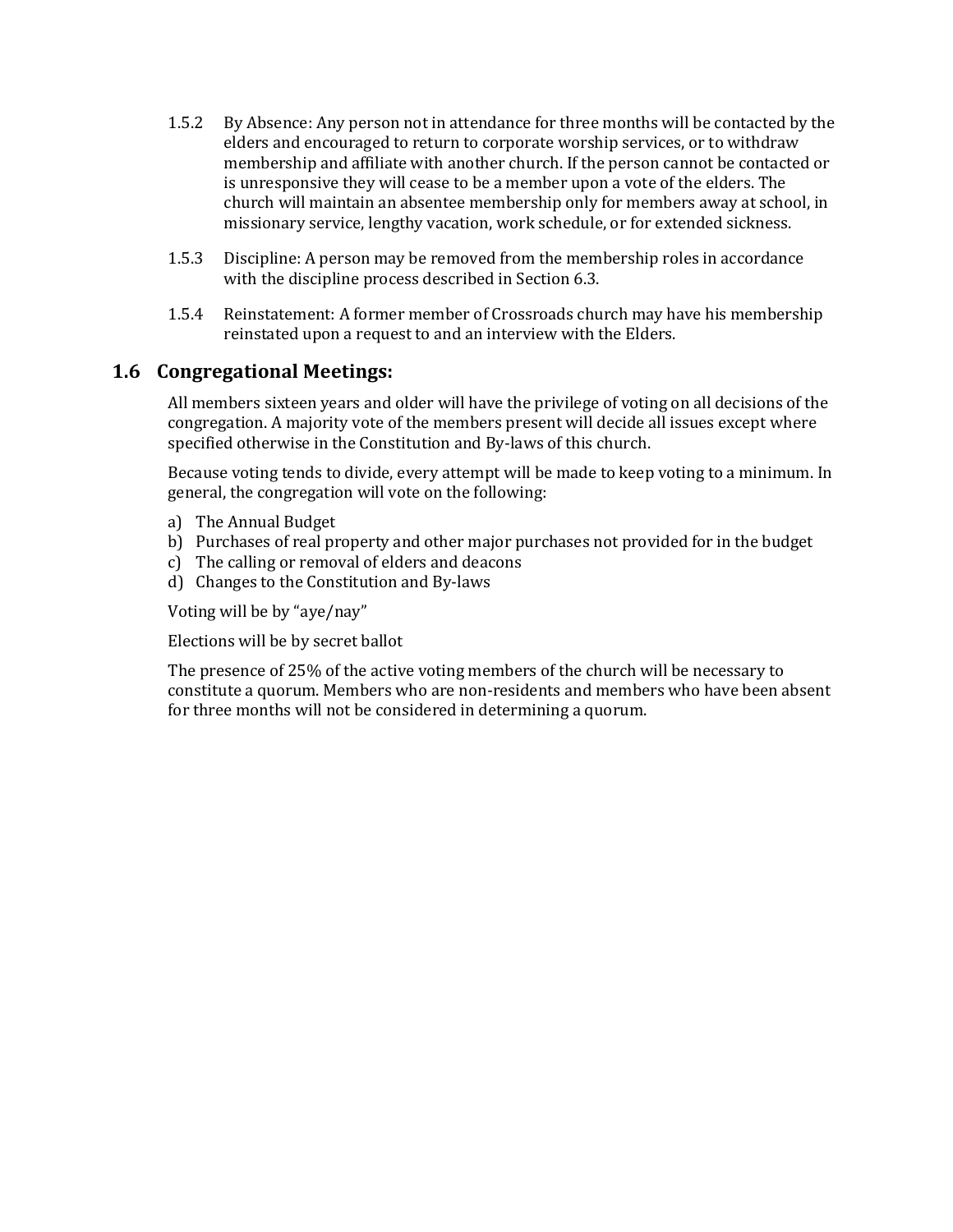# **2 Article 2—Leadership**

## **2.1 Elders**

- 2.1.1 Definition: Crossroads understands the biblical terms "elder," "pastor," and "overseer" to be used interchangeably to describe one office in the local church (Acts 20, Titus 1:5-7, Phil. 1:1). It is our understanding that a local church will be guided and taught by a group of qualified men who share the authority and responsibility for the spiritual oversight of the body. These men will mutually submit to each other as they serve the body (Matt. 20:25- 26).
- 2.1.2 Qualifications: Elders will meet the overarching qualification of "above reproach." Specifically, an elder must meet the qualifications enumerated in Scripture.

| I Timothy 3:1-7                   | Titus 1:5-9                                        |
|-----------------------------------|----------------------------------------------------|
| the husband of one wife           | husband of one wife                                |
| sober-minded                      | children are believers (faithful)                  |
| self-controlled                   | children not open to the charge of debauchery      |
| respectable,                      | children not open to the charge of insubordination |
| hospitable,                       | not arrogant                                       |
| able to teach,                    | not quick tempered                                 |
| not a drunkard,                   | not a drunkard                                     |
| not violent                       | not violent                                        |
| gentle,                           | not greedy for gain                                |
| not quarrelsome,                  | hospitable                                         |
| not a lover of money              | a lover of good                                    |
| good manager of his own household | self-controlled                                    |
| keep children submissive          | upright                                            |
| not a recent convert              | holy                                               |
| well thought of by outsiders      | disciplined                                        |
|                                   | holds firmly to the truth                          |
|                                   | able to instruct in sound doctrine and to rebuke   |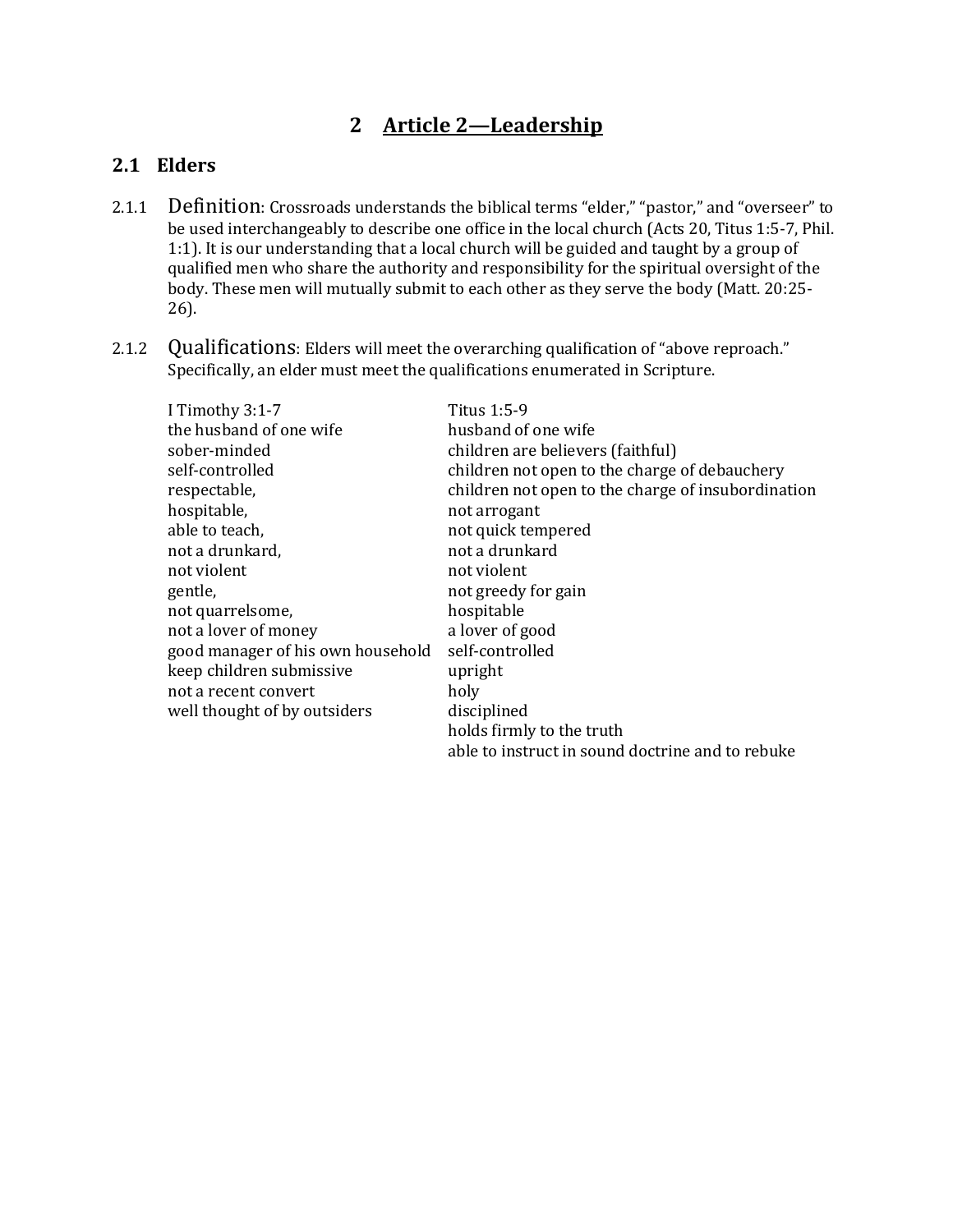- 2.1.3 Appointment: Elders will be selected and carefully interviewed by the existing elders (Titus 1:5). Upon their approval, they will be recommended to the members for a vote. [In the event that there is no qualified elder due to sudden retirement, death, or other unanticipated circumstances, the members will form a search committee lead by the deacons and will attempt to hire a new pastor/elder.]
- 2.1.4 Number of Elders: Whenever possible, the church will maintain at least two elders, preferably more. The elder team may be comprised of both vocational and non-vocational elders as deemed appropriate.
- 2.1.5 Term of Office: Once appointed, an elder may serve indefinitely at the discretion of the other elders and the church members. An elder may step down temporarily or permanently due to age, health, personal constraints etc.

#### 2.1.6 Responsibilities:

The elders will offer broad oversight of all aspects of church life and ministry (Acts 20:28, I Peter 5:1-3).

Elders will nurture the flock through the ministry of God's Word (I Tim. 4:11-16; 5:17).

The elders will offer guidance to the body through, leadership, teaching, counseling, correction, stewardship, and prayer (Heb. 13:17; James 5:13-16; I Peter 5:1-3).

Elders will provide guidance to deacons and other ministry leaders regarding their duties (Acts 6:3).

The elders will generally manage the finances of the church and will recommend a budget to the congregation each year.

Elders will recruit and appoint individuals to various areas of service in the body.

### **2.2 Deacons**

# 2.2.1 Qualifications

| I Timothy 3:8-13                                               | Acts $6:3$         |  |
|----------------------------------------------------------------|--------------------|--|
| Dignified                                                      | Good reputation    |  |
| Not double tongued                                             | Full of the Spirit |  |
| Not greedy for dishonest gain                                  | Full of wisdom     |  |
| Hold the mystery of the fait with a clear conscience           |                    |  |
| Tested                                                         |                    |  |
| <b>Blameless</b>                                               |                    |  |
| Godly wife (dignified, not slanderous, sober-minded, faithful) |                    |  |
| Husband of one wife                                            |                    |  |
| Managing their children and household well                     |                    |  |

A deacon will exhibit a personal relationship with Jesus Christ and will show himself to be servant minded.

Deacons will be voting members of the church for at least six months prior to their appointment.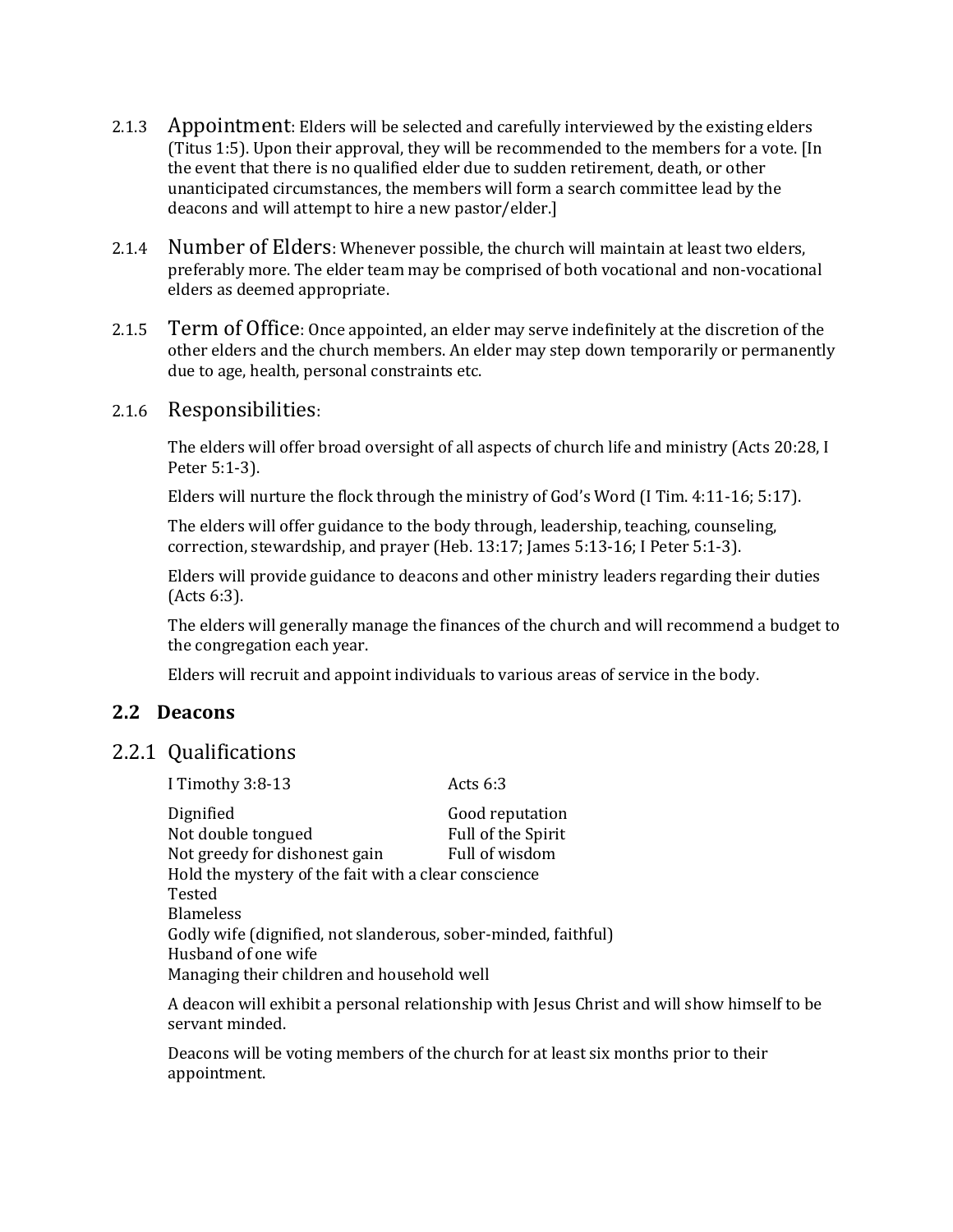- 2.2.2 Appointment: Deacons will be appointed by the elders and confirmed by congregational vote (Acts 6:3-6) at the annual meeting or at a special meeting called explicitly for the purpose of appointing deacons.
- 2.2.3 Number of Deacons: Because the office of deacon in Scripture seems to be an "as needed" office, there shall be no set number of deacons, but rather they shall be appointed as seems appropriate to the needs of the body.
- 2.2.4 Term of Office: Once appointed to office, deacons will serve indefinitely in accordance with the duration of the need, the desire of the congregation and elders, and in accordance with their own desire to continue in the office.
- 2.2.5 Responsibilities: Deacons will work directly with the elders to identify areas of service to the body. They will assume responsibility for these specific areas of service and will report on them to the elders.

Because each deacon is gifted by the Holy Spirit in different ways (I Cor. 12:1-11), it is expected that they will each serve the body in a way that accords with their own unique abilities.

# **3 Article 3—Practices**

# **3.1 Baptism**

We believe that baptism is to be an outward expression (Acts 8:26-40) of an internal faith (Rom. 6:1-4). Upon request any individual who is trusting Jesus as savior will be baptized by immersion in the name of the Father, the Son, and the Holy Spirit (Matt. 28:18-20).

# **3.2 The Lord's Supper**

The Lord's supper will be regularly observed with bread and juice in remembrance of his death (I Cor. 11:25). All who profess a genuine faith in Christ may participate.

# **3.3 Church Discipline:**

If any member engages in conduct that becomes an offence to the church, by reason of immoral or unchristian conduct as judged by Scripture, or by promoting discord and division, or by teaching or promoting doctrine which is contrary to the Scripture, he or she will be interviewed and counseled by at least two elders according to the manner clearly indicated in Scripture (Mt. 18:15-36; Gal. 6:1- 2; Titus 3:10-11).

If, however, the member chooses to continue in his or her unrepentant condition, he or she will cease to be a member as determined by the Elders after a disclosure to the general congregation of the nature of the offence and events (I Cor. 5:11; Titus 3: 10-11). This same process will be applied to those who are not official members.

# **3.3 Marriage**

Because the Bible clearly indicates that marriage is an exclusive, covenant relationship between one man and one woman (Matt. 19:3-5), we will not perform or recognize "same sex marriages."